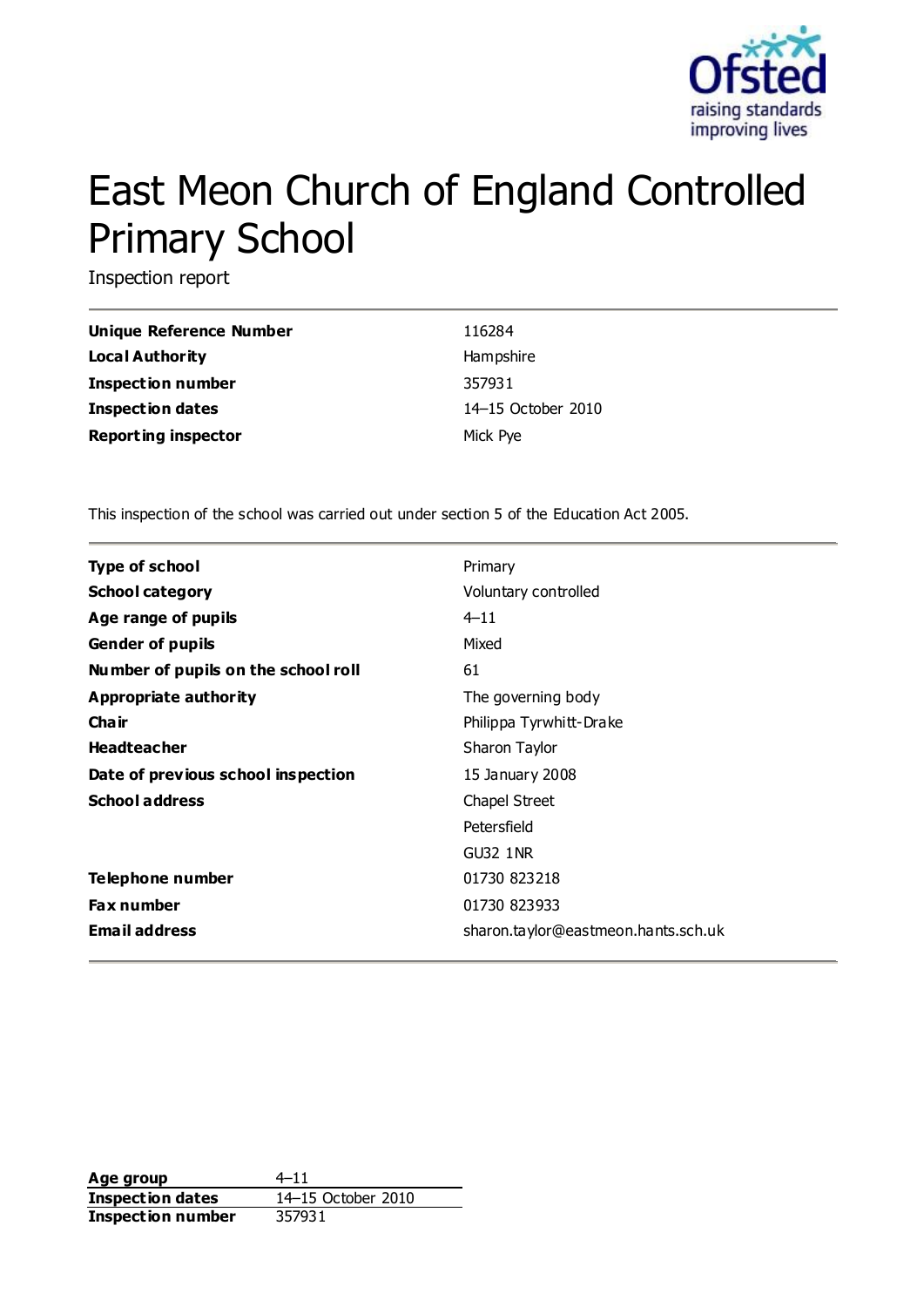The Office for Standards in Education, Children's Services and Skills (Ofsted) regulates and inspects to achieve excellence in the care of children and young people, and in education and skills for learners of all ages. It regulates and inspects childcare and children's social care, and inspects the Children and Family Court Advisory Support Service (Cafcass), schools, colleges, initial teacher training, work-based learning and skills training, adult and community learning, and education and training in prisons and other secure establishments. It assesses council children's services, and inspects services for looked after children, safeguarding and child protection.

Further copies of this report are obtainable from the school. Under the Education Act 2005, the school must provide a copy of this report free of charge to certain categories of people. A charge not exceeding the full cost of reproduction may be made for any other copies supplied.

If you would like a copy of this document in a different format, such as large print or Braille, please telephone 0300 1234 234, or email **[enquiries@ofsted.gov.uk](mailto:enquiries@ofsted.gov.uk)**.

You may copy all or parts of this document for non-commercial educational purposes, as long as you give details of the source and date of publication and do not alter the documentation in any way.

To receive regular email alerts about new publications, including survey reports and school inspection reports, please visit our website and go to 'Subscribe'.

Royal Exchange Buildings St Ann's Square Manchester M2 7LA T: 0300 1234 234 Textphone: 0161 618 8524 E: **[enquiries@ofsted.gov.uk](mailto:enquiries@ofsted.gov.uk)**

W: **[www.ofsted.gov.uk](http://www.ofsted.gov.uk/)**

© Crown copyright 2010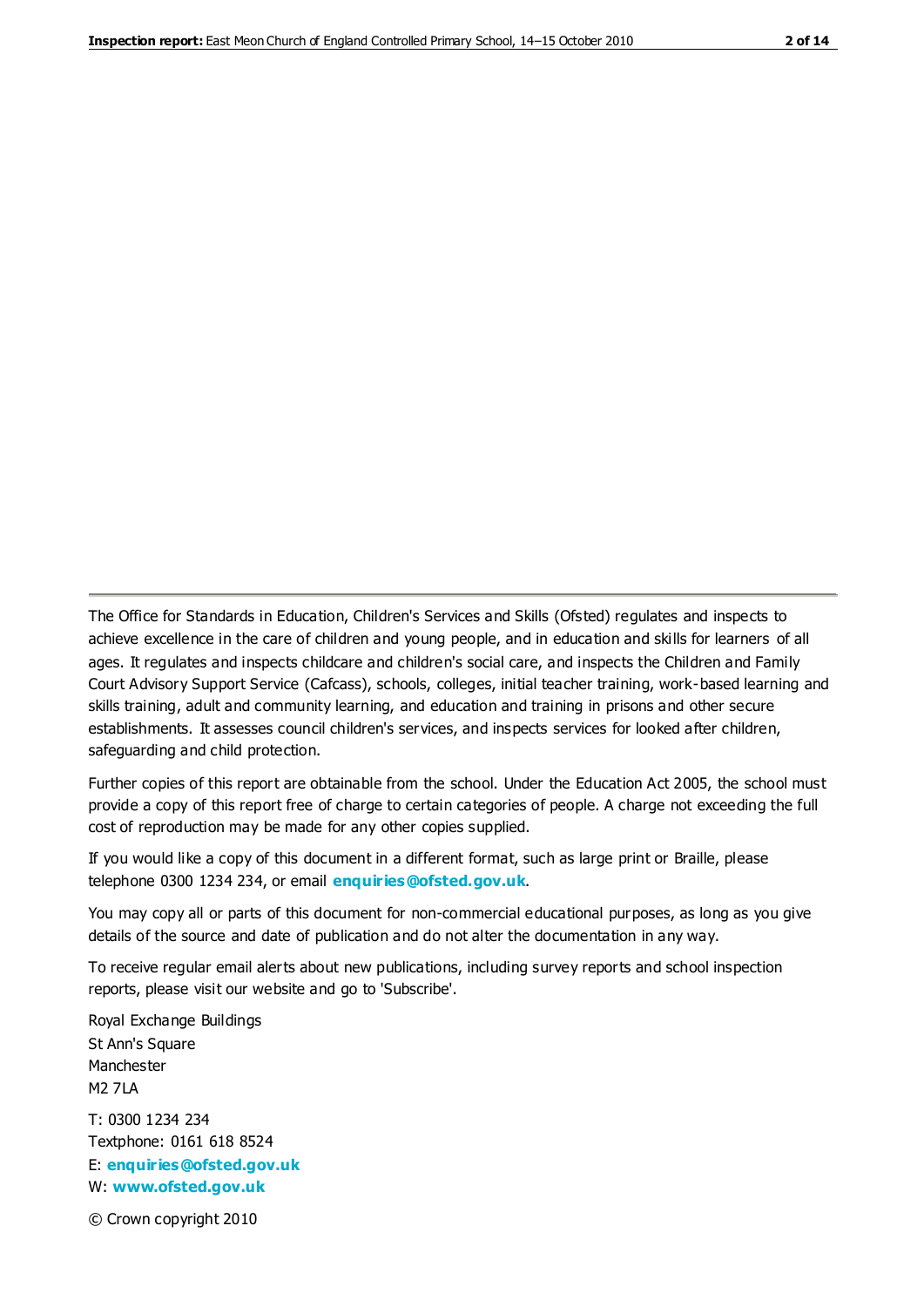# **Introduction**

This inspection was carried out by two additional inspectors. They observed six lessons, visited four further lessons and saw a total of four teachers. They held meetings with governors, pupils and staff. They observed the school's work and looked at data relating to pupils' attainment and progress. The school's development plan, lesson and curriculum plans, governing body minutes and school policies and procedures, particularly those relating to the health and safety and safeguarding of pupils, were scrutinised. Inspectors also looked at completed questionnaires returned by pupils and those from 33 parents and carers.

The inspection team reviewed many aspects of the school's work. It looked in detail at the following.

- The extent to which teachers plan work that meets the needs of pupils of different abilities, including those with special educational needs and/or disabilities and those who are gifted and talented, and whether different pupil groups make similar progress.
- The effect of leaders' and managers' actions on improving the quality of teaching, the tracking of pupil progress, establishing community cohesion and on improving attendance.
- Whether there are sufficiently good opportunities for pupils to self-evaluate and how clear pupils are about how to improve their work.

## **Information about the school**

Pupils in this smaller-than-average-sized primary school come from a predominantly White British background. There are well below the expected numbers of pupils for whom English is an additional language. The proportion of pupils with special educational needs and/or disabilities is broadly average, with the number of pupils with a statement of special educational needs being above the expected levels. The largest group of these pupils have specific learning difficulties. Provision for the Early Years Foundation Stage is delivered through the Reception class. The proportion of pupils known to be eligible for free school meals varies from year to year. The school has been recognised nationally through gaining the Activemark award.

There is a privately run pre-school situated on the school site.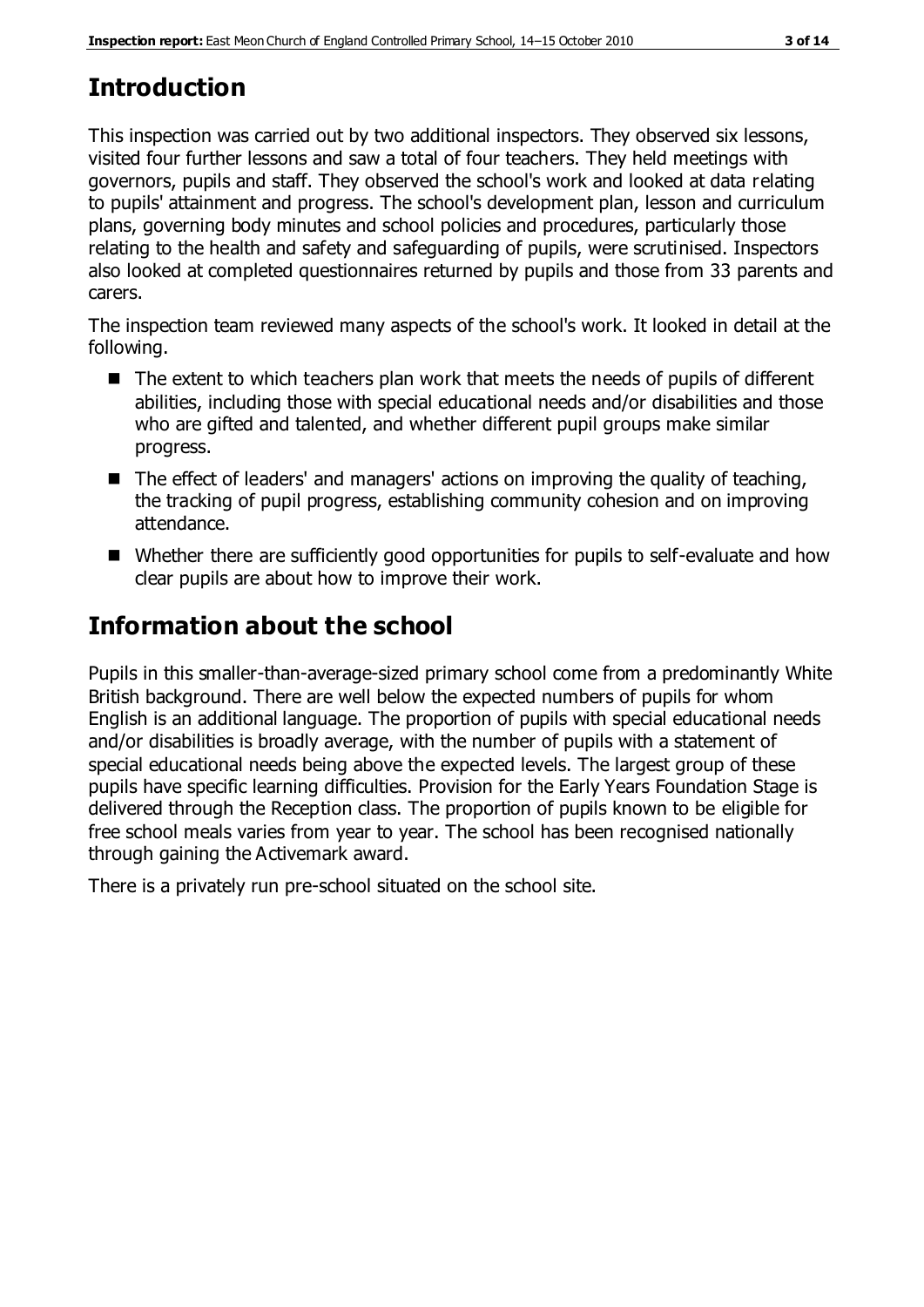## **Inspection judgements**

## **Overall effectiveness: how good is the school? 2**

## **The school's capacity for sustained improvement 2**

## **Main findings**

The school provides a good standard of education. Determined leadership, shared ambition and clear developmental aims held by the headteacher and the chair of the governing body have brought about improvement. A parent recognised this when writing, 'This is a wonderful school, turning itself around after being "satisfactory". Our boys can't wait to go to school in the morning.' Pupils make good progress, including those with special educational needs and/or disabilities, and those with gifts and talents. This reflects the improvements in the quality of teaching, learning and the care with which pupils' progress is now tracked. Behaviour has improved. Pupils want to learn because they feel settled and safe and this, in turn, is the result of outstanding care, guidance and support within the school. Vulnerable pupils are extremely well monitored and, when necessary, the school seeks guidance from a wide range of external agencies. This reflects the school's positive view about partnerships, which include links with the local education partnership, a local garden centre and with other schools. The use and range of such external links is outstanding and they are all used to ensure pupils and their families benefit, for example by meeting the emotional, social, entrepreneurial and cultural needs of pupils. The partnership with other schools, along with some strict but appropriate measures taken by this school, has resulted in improvements to the attendance rate. All these aspects support a good capacity to further improve the school.

Attainment is average in English, science and mathematics. Pupils use information and communication technology (ICT) well. The good curriculum allows them opportunities to make positive and independent choices about their learning, but such independence does not consistently extend to being involved in discussions about their learning. Opportunities are missed for pupils to reflect upon their own and other pupils' work. Pupils, particularly low attainers, do not always have a clear idea about their level of work or how to improve.

Self-evaluation is accurate and results in the identification of appropriate development objectives. The governing body participates fully in monitoring, and has produced its own good self-evaluation document which has reinforced governors' knowledge and understanding of the school. Close links exist with the church and local community. There is also a good link with a school in Ghana, for whom the pupils raised funds to purchase sports kit. Community cohesion is satisfactory because links nationally are underdeveloped and pupils have not yet consistently benefited, for example, from working with a school in a contrasting urban area. The school maximises the advantages of its small size, with pupils saying that all adults know them well. Additionally, as one parent wrote, 'The improvements over the last three years have ensured parents are well informed and children have opportunities that much bigger schools have.'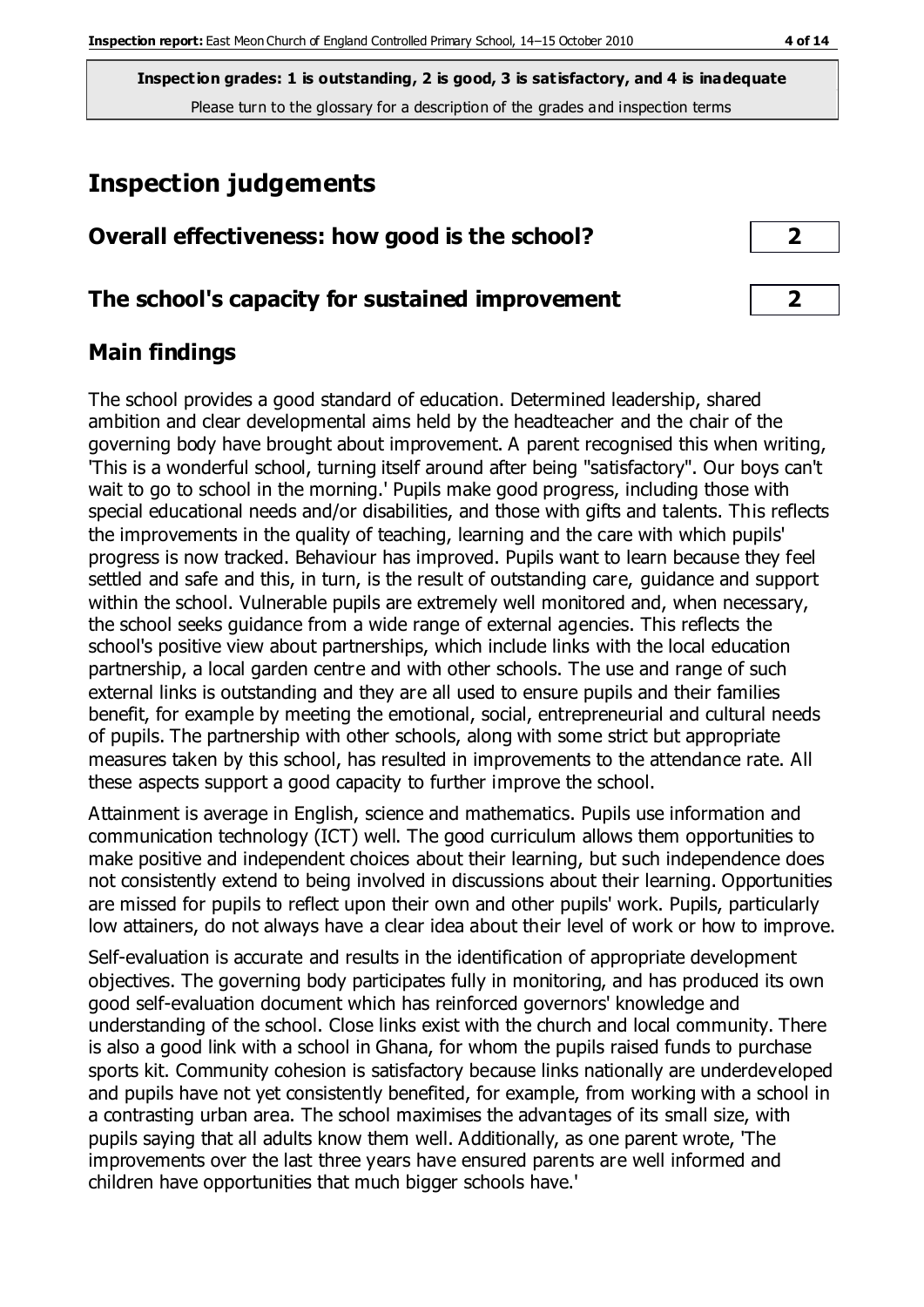## **What does the school need to do to improve further?**

- Increase pupils' involvement and awareness of their learning and how they can improve their knowledge and skills through:
	- developing more consistent opportunities in lessons for pupils to evaluate their own and other pupils' work
	- helping pupils to develop a deeper awareness of their levels of work and the next steps in their learning
	- involving pupils in evaluating the way they learn and the learning environment
- Develop community cohesion to include links with national establishments.

## **Outcomes for individuals and groups of pupils 2**



Parents use words such as, 'always excited', 'engaged' and 'stimulating' to describe their child's reaction to school. Observations confirm this picture of the pupils achieving well and enjoying their work. In collective worship the pupils are eager to nominate others for a 'special mention'. In an English lesson pupils enthusiastically used individual whiteboards to suggest words for a story. Older pupils responded very well to the challenge presented to them in a mathematics lesson through the use of questioning and the interactive whiteboard. One gifted and talented pupil progressed well and was motivated and obviously enjoyed the challenge of explaining the working out of problems presented by the class teacher.

Pupils, by the end of Year 6 in 2010 and 2009, progressed well and reached average levels of attainment. The small cohort numbers make comparison with national data unreliable but pupils' work and school data show that, given their starting points, pupils make good progress. This includes pupils with special educational needs and/or disabilities, who in class were observed to be enjoying learning and responding well to the opportunities given to them to work independently.

Pupils feel safe and have a good understanding of how to keep healthy. The work for the national award has contributed to pupils having a very secure knowledge of why they should exercise, and of the effect of exercise on the body, such as raised heartbeat. Pupils enthusiastically contribute to their community. They willingly gave of their time to demonstrate their ICT work. The school council is currently working to ensure that they 'Get Adults Growing' during the forthcoming gardening project. All pupils participate in the Rogation Tide Walk, a traditional event in the village, and they are regularly involved in such events as the May Fair, the 'Greening of East Meon' and music and drama productions. One parent, echoing others, wrote, 'The whole school and community and families are involved in the play and it is so professional, great fun and wonderful for the children.' Pupils have insufficient opportunities to contribute to assessing the quality of the learning environment. Sound levels of basic skills, coupled with entrepreneurial activities and a very wide range of opportunities to work in teams, help pupils to be well prepared for the next stage in their education. Pupils' spiritual, moral and cultural development is good. Their social development in this small school is excellent, with ample evidence of pupils being relaxed in, and adapting very well to, different social contexts.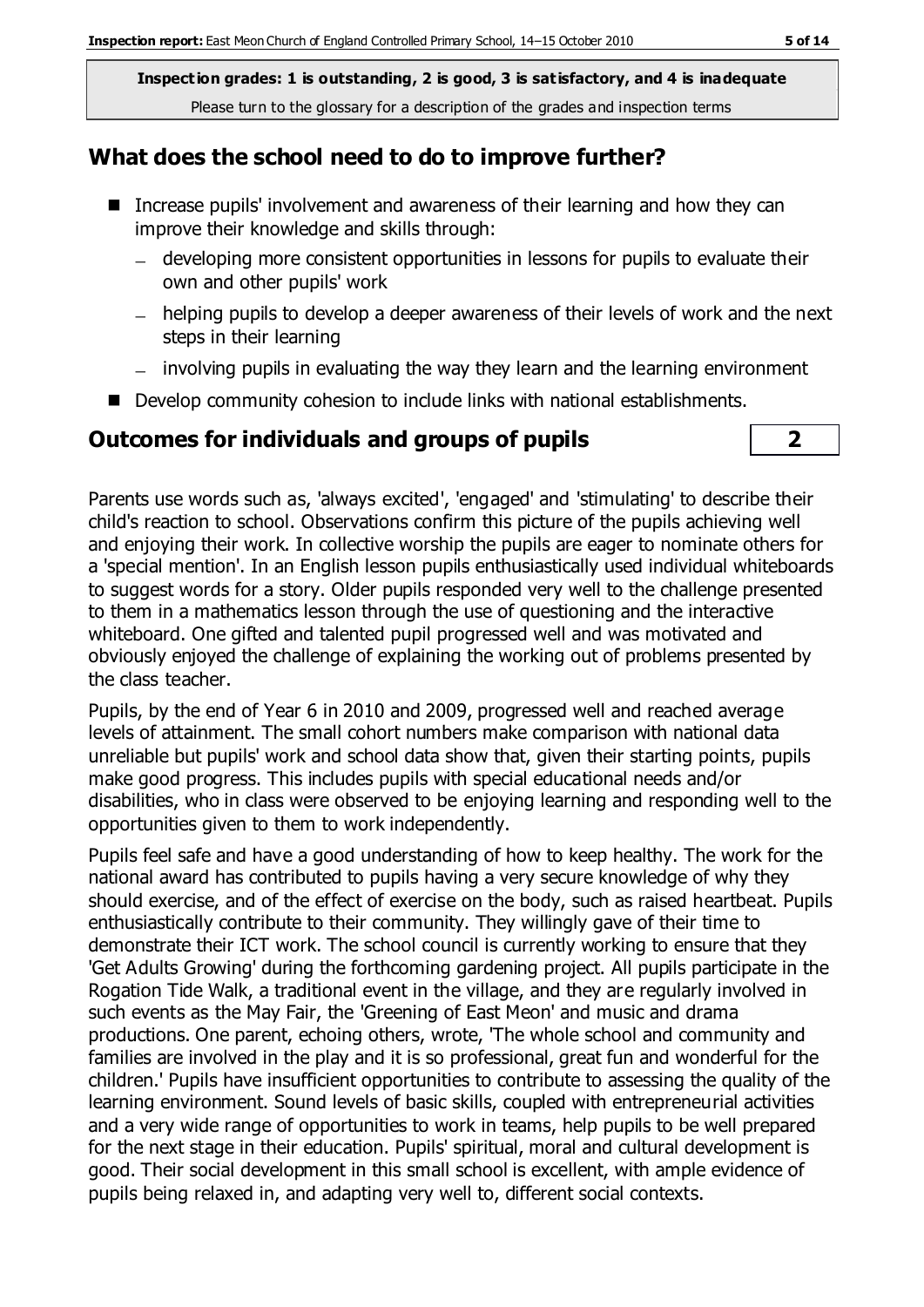**Inspection grades: 1 is outstanding, 2 is good, 3 is satisfactory, and 4 is inadequate**

Please turn to the glossary for a description of the grades and inspection terms

These are the grades for pupils' outcomes

| Pupils' achievement and the extent to which they enjoy their learning                                                     |               |
|---------------------------------------------------------------------------------------------------------------------------|---------------|
| Taking into account:<br>Pupils' attainment <sup>1</sup>                                                                   |               |
| The quality of pupils' learning and their progress                                                                        | $\mathcal{P}$ |
| The quality of learning for pupils with special educational needs and/or disabilities<br>and their progress               |               |
| The extent to which pupils feel safe                                                                                      |               |
| Pupils' behaviour                                                                                                         |               |
| The extent to which pupils adopt healthy lifestyles                                                                       |               |
| The extent to which pupils contribute to the school and wider community                                                   |               |
| The extent to which pupils develop workplace and other skills that will contribute to<br>their future economic well-being |               |
| Taking into account:<br>Pupils' attendance <sup>1</sup>                                                                   |               |
| The extent of pupils' spiritual, moral, social and cultural development                                                   | 2             |

<sup>1</sup> The grades for attainment and attendance are: 1 is high; 2 is above average; 3 is broadly average; and 4 is low

## **How effective is the provision?**

Positive relationships help ensure that pupils are prepared to get involved in lessons. In literacy and numeracy lessons pupils know what they are expected to learn because the teachers make clear the learning objectives. Teaching assistants are deployed well and there are some good examples of lesson planning that helps them identify in advance what learning is expected of the pupils in their groups. Satisfactory use is made of talk partners but on occasions the task is too limiting for the pupils and progress slows. There are good examples of teachers planning work that challenges pupils of different abilities, but inconsistent opportunities exist for pupils to reflect on their learning. Teachers' marking is at its best when green and pink markers are used to identify strengths and improvement targets, but not all pupils know how to improve their work.

The topic work is effective in helping to meet the needs of pupils. It is particularly good when presenting options to pupils about how and what they learn. Good subject links enable them to use and progress their basic skills in different contexts. The 'Marooned' topic allows pupils to access mathematical, literacy, geographical and ICT skills and knowledge. The pupils and parents talk of the 'role play, theme days and well-targeted learning opportunities that enthuse and make learning fun'. The local community is well used, although opportunities are missed to raise pupils' aspirations through visitors talking about their jobs and careers. The emotional needs of pupils are very well addressed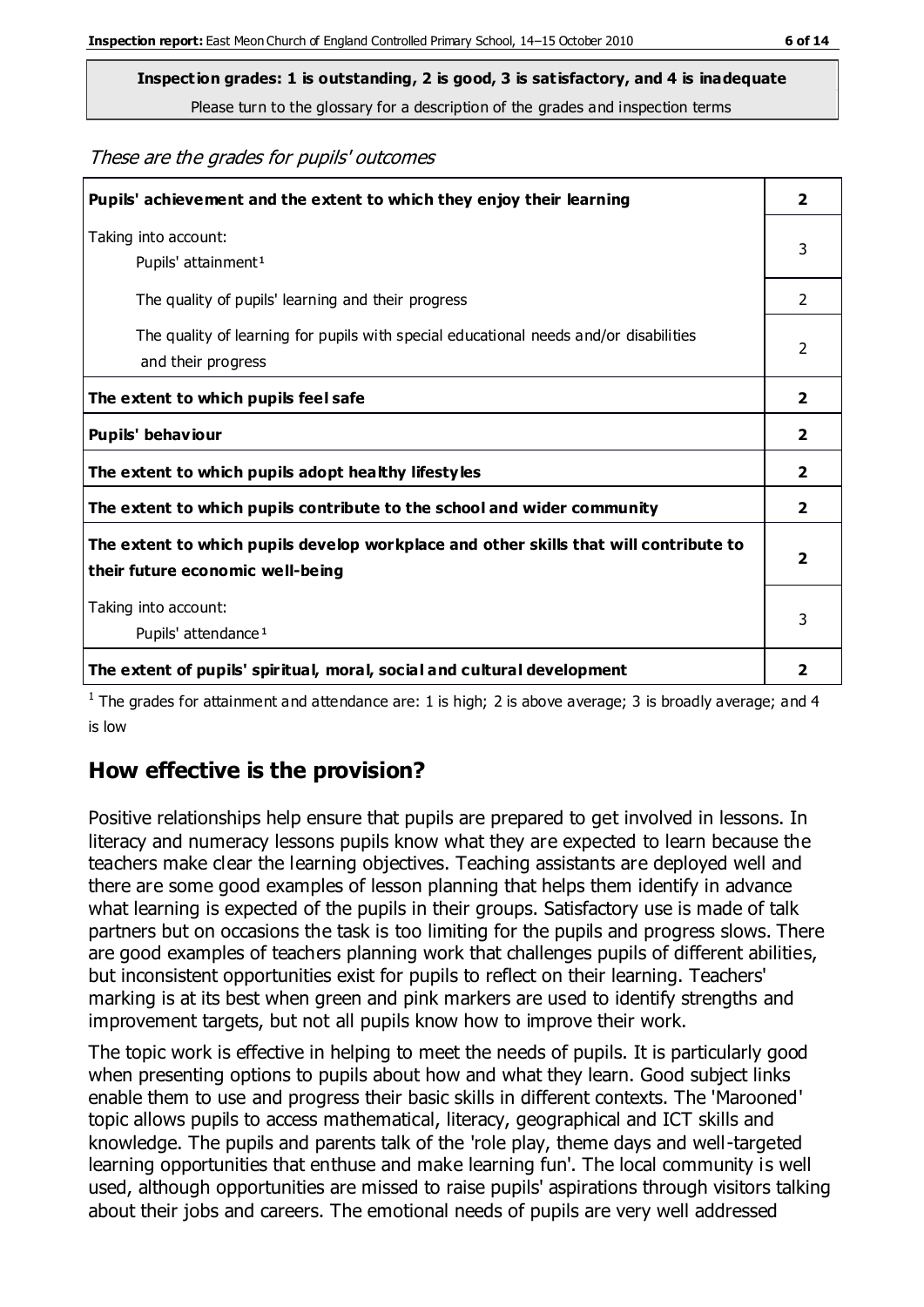through the work of the specialist support assistant, circle time and a comprehensive personal, health, and social education programme.

The school's resources, coupled with a very wide range of external links, result in very high levels of care, support and guidance. Parents commented on the 'open-door' policy which gives them access to the headteacher and other adults on a daily basis. This enables effective and quick communication of any concerns to take place. Case studies of vulnerable pupils show how the school is pro-active in seeking appropriate guidance. Pupils with special educational needs and/or disabilities progress well because of good targeted support from assistants and careful tracking and reviewing of their needs. The Year 6 transition arrangements are carefully planned and involve visits and opportunities to discuss change. For the most vulnerable pupils, additional visits are made, photographs taken of the new school and 'jigsaw' cards are prepared with a short profile of the pupil to take to the teachers.

These are the grades for the quality of provision

| The quality of teaching                                                                                    |  |
|------------------------------------------------------------------------------------------------------------|--|
| Taking into account:<br>The use of assessment to support learning                                          |  |
| The extent to which the curriculum meets pupils' needs, including, where relevant,<br>through partnerships |  |
| The effectiveness of care, guidance and support                                                            |  |

#### **How effective are leadership and management?**

The headteacher and her senior leader set high expectations of the adults. Effective teamwork emanating from a shared message of higher attainment, progress and teaching and learning levels has brought improvements. Responsibilities have been effectively shared in this small school. A planned programme of monitoring has been extended to include subject coordinators. During observations and in data analysis there is insufficient focus on the progress of some pupil groups such as those who qualify for free school meals. Action planning sets realistic targets, although measurable success criteria are insufficiently used to measure the effect of changes introduced. Teachers have benefited from good guidance about their practice provided by the headteacher and external observers. All pupils have equal opportunity because the school's tracking of pupil progress ensures that all are monitored well to identify when a pupil may require additional support. The school also provides good opportunities for pupils to demonstrate their skills and talents learnt outside the classroom. The governing body carefully reviews the equality policy and adopts a rigorous approach to ensuring that health and safety and safeguarding policies are updated and followed. Governors receive regular reports on the associated training needs of adults. This helps ensure that good safeguarding takes place. Their ability as a whole governing body to raise questions about pupil progress is limited because they have yet to receive training on national assessment data. The governing body has also taken an active part in developing community cohesion through visiting the school in Ghana. The school's outstanding partnerships include links with the local education improvement partnership, which has resulted in the inter-school pot plant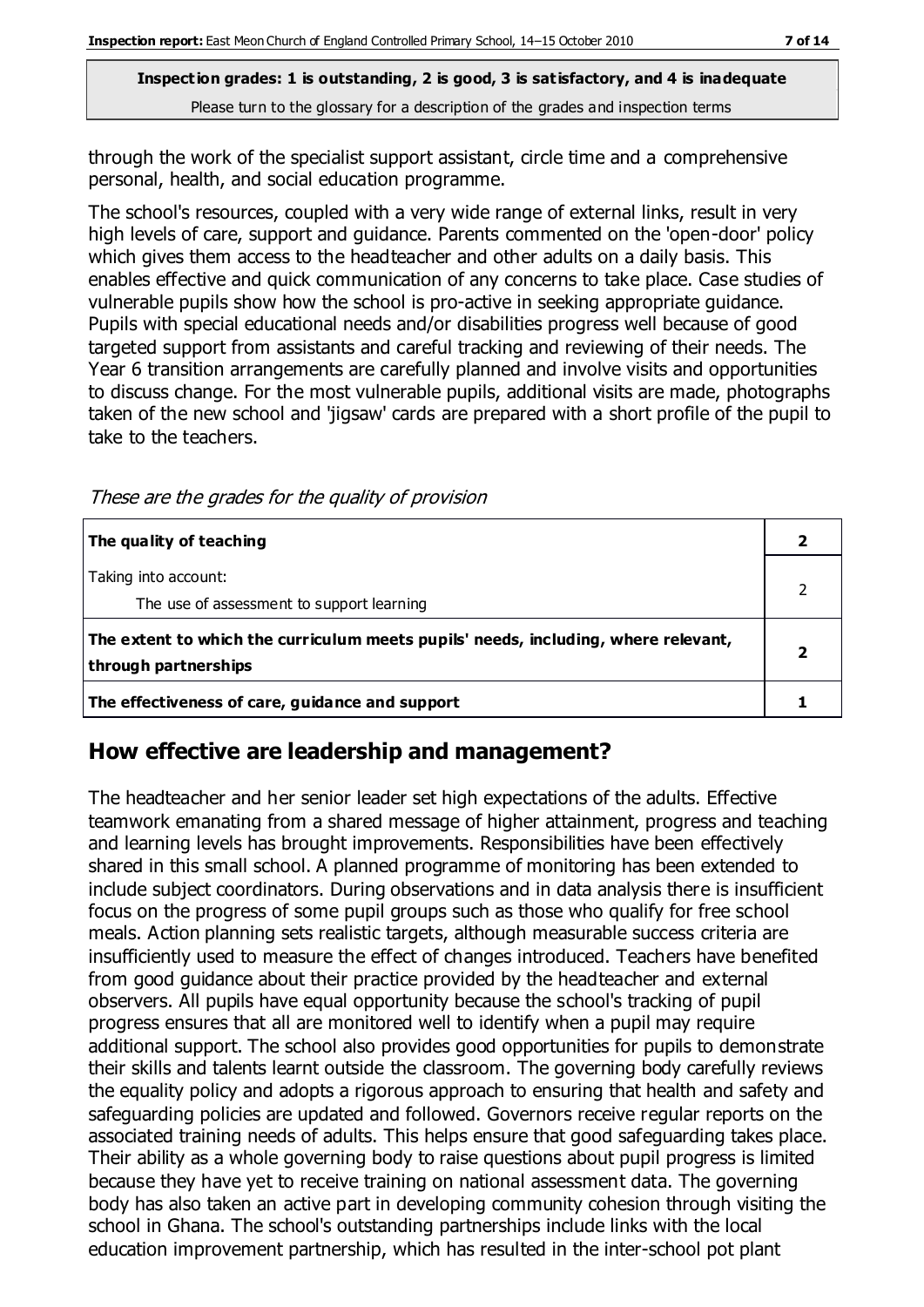challenge. Further links with a local garden centre enabled pupils to gain first-hand knowledge of how to market their pots and plants. Partnerships with parents are good, with the school website being particularly effective in communicating information. Some curriculum workshops take place but the school acknowledges that more could aid the levels of parents' support for their children's learning.

These are the grades for leadership and management

| The effectiveness of leadership and management in embedding ambition and driving<br>improvement                                                                  |   |
|------------------------------------------------------------------------------------------------------------------------------------------------------------------|---|
| Taking into account:<br>The leadership and management of teaching and learning                                                                                   | 2 |
| The effectiveness of the governing body in challenging and supporting the<br>school so that weaknesses are tackled decisively and statutory responsibilities met | 2 |
| The effectiveness of the school's engagement with parents and carers                                                                                             | 2 |
| The effectiveness of partnerships in promoting learning and well-being                                                                                           | 1 |
| The effectiveness with which the school promotes equality of opportunity and tackles<br>discrimination                                                           | 2 |
| The effectiveness of safeguarding procedures                                                                                                                     |   |
| The effectiveness with which the school promotes community cohesion                                                                                              |   |
| The effectiveness with which the school deploys resources to achieve value for money                                                                             |   |

## **Early Years Foundation Stage**

Good leadership has contributed to improvements, for example in the quality of the teaching and learning and in the development of the external area. The entry levels into Reception vary year on year between as expected to below expected levels of skills and knowledge. Usually children have weaker literacy skills and the good curriculum contains regular and appropriate attention to sessions involving linking sounds and letters, writing and number work. The children settle quickly because of highly effective transition arrangements, which include regular afternoon visits by the pre-school children. Teaching is good. Children enjoy their learning. For example, in one computer session two pupils enthusiastically played games which addressed their thinking, numerical and creative skills. As they became more adept, comments were made, such as, 'Yeah, I won, I'm getting good at this!' and after some thought when presented with a new challenge, 'Interesting'. Children show good levels of confidence when talking to adults about their favourite colours, and when discussing among themselves how to sort fruit and vegetables. The children appreciate why they have to stay healthy, with five playing on trikes for a prolonged period. They are active in the school community. One child felt confident enough to make the first contribution of the year during collective worship when nominating a peer for a 'special mention'.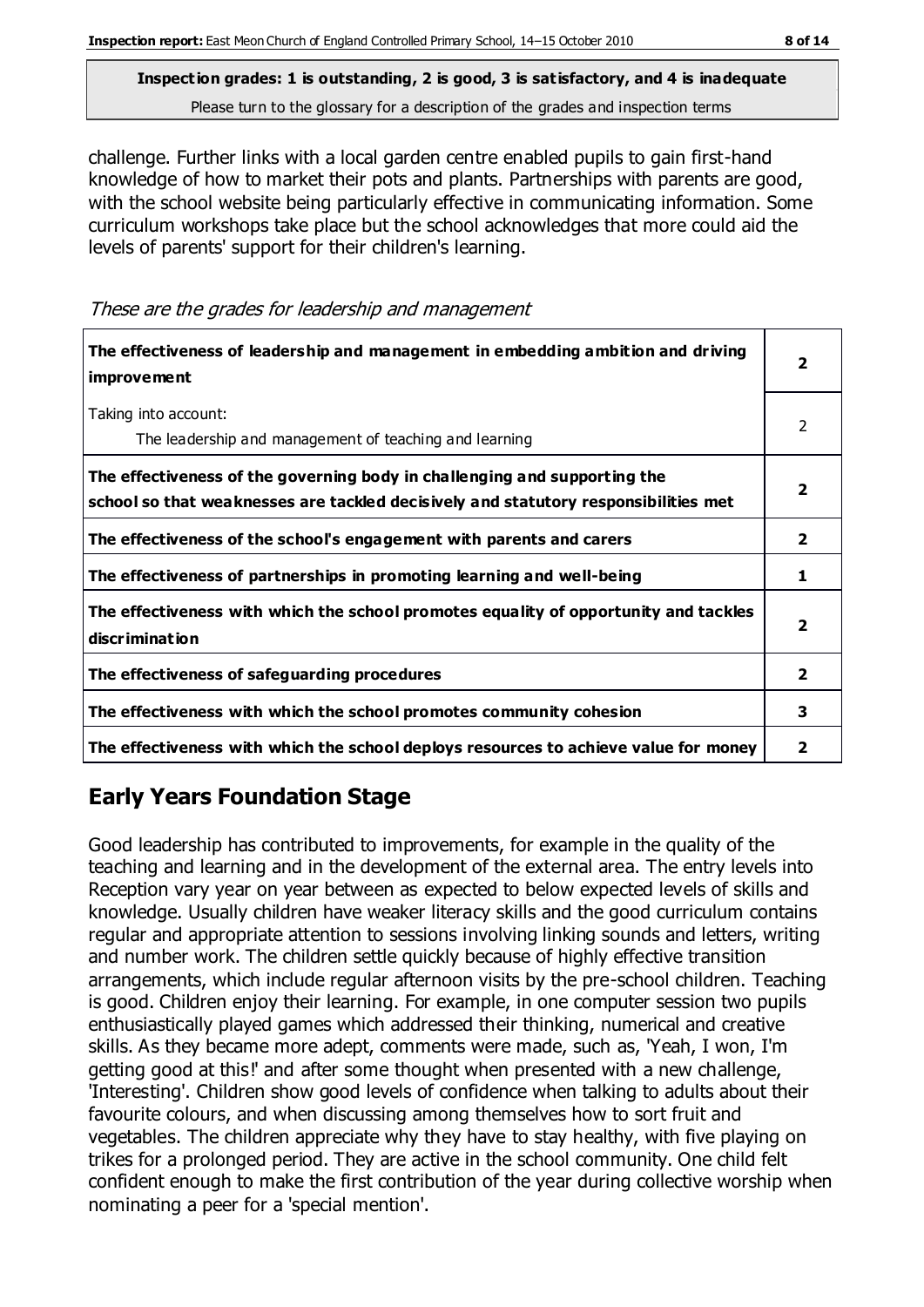Insufficient attention is paid in the joint Reception and Year 1 planning to the Early Years Foundation Stage curriculum, and consequently it is difficult to track just where and in what depth different aspects are delivered.

These are the grades for the Early Years Foundation Stage

| <b>Overall effectiveness of the Early Years Foundation Stage</b>                      |  |
|---------------------------------------------------------------------------------------|--|
| Taking into account:<br>Outcomes for children in the Early Years Foundation Stage     |  |
| The quality of provision in the Early Years Foundation Stage                          |  |
| The effectiveness of leadership and management of the Early Years Foundation<br>Stage |  |

## **Views of parents and carers**

The vast majority of parents support the school and are satisfied with their child's experience. A few had some concern about whether the school was meeting the particular needs of their child. Inspectors, during the inspection, judged the quality of care, guidance and support to be excellent, and that the curriculum gave good opportunities for individual pupil choice. Moreover, the good tracking of pupil progress enabled the school to quickly identify any particular need, including those of pupils with special educational needs. All parents who completed the questionnaire agreed or strongly agreed that leadership and management and teaching are good, and that the school takes account of parents' views.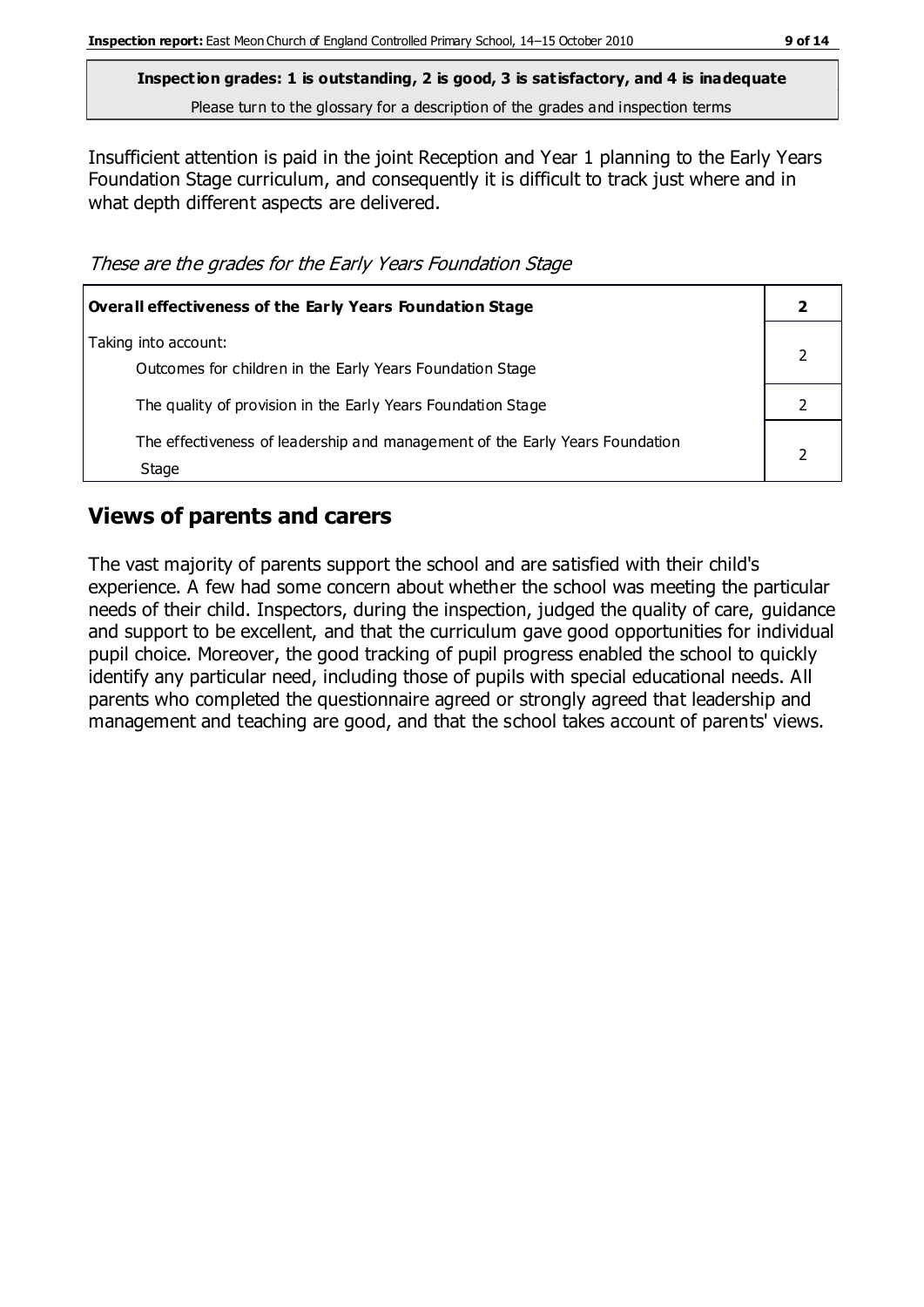#### **Responses from parents and carers to Ofsted's questionnaire**

Ofsted invited all the registered parents and carers of pupils registered at East Meon Church of England Primary School to complete a questionnaire about their views of the school.

In the questionnaire, parents and carers were asked to record how strongly they agreed with 13 statements about the school.

The inspection team received 33 completed questionnaires by the end of the on-site inspection. In total, there are 61 pupils registered at the school.

| <b>Statements</b>                                                                                                                                                                                                                                       | <b>Strongly</b><br>agree |               | Agree          |               | <b>Disagree</b> |               | <b>Strongly</b><br>disagree |               |
|---------------------------------------------------------------------------------------------------------------------------------------------------------------------------------------------------------------------------------------------------------|--------------------------|---------------|----------------|---------------|-----------------|---------------|-----------------------------|---------------|
|                                                                                                                                                                                                                                                         | <b>Total</b>             | $\frac{1}{2}$ | <b>Total</b>   | $\frac{1}{2}$ | <b>Total</b>    | $\frac{0}{0}$ | <b>Total</b>                | $\frac{0}{0}$ |
| My child enjoys school                                                                                                                                                                                                                                  | 24                       | 73            | $\overline{7}$ | 31            | $\overline{2}$  | 6             | $\mathbf 0$                 | $\mathbf 0$   |
| The school keeps my child<br>safe                                                                                                                                                                                                                       | 27                       | 82            | 4              | 12            | $\overline{2}$  | 6             | $\mathbf 0$                 | $\mathbf 0$   |
| My school informs me about<br>my child's progress                                                                                                                                                                                                       | 21                       | 64            | 10             | 30            | $\overline{2}$  | 6             | $\mathbf 0$                 | $\mathbf 0$   |
| My child is making enough<br>progress at this school                                                                                                                                                                                                    | 23                       | 70            | 8              | 24            | $\mathbf{1}$    | 3             | $\mathbf 0$                 | $\mathbf 0$   |
| The teaching is good at this<br>school                                                                                                                                                                                                                  | 28                       | 85            | 3              | 9             | 0               | $\mathbf 0$   | 0                           | $\mathbf 0$   |
| The school helps me to<br>support my child's learning                                                                                                                                                                                                   | 27                       | 82            | 4              | 12            | $\mathbf{1}$    | 3             | $\mathbf 0$                 | $\mathbf 0$   |
| The school helps my child to<br>have a healthy lifestyle                                                                                                                                                                                                | 28                       | 85            | 4              | 12            | 0               | $\mathbf 0$   | $\mathbf 0$                 | $\mathbf 0$   |
| The school makes sure that<br>my child is well prepared for<br>the future (for example<br>changing year group,<br>changing school, and for<br>children who are finishing<br>school, entering further or<br>higher education, or entering<br>employment) | 23                       | 70            | 9              | 27            | $\mathbf 0$     | $\mathbf 0$   | $\mathbf 0$                 | $\mathbf 0$   |
| The school meets my child's<br>particular needs                                                                                                                                                                                                         | 20                       | 61            | 8              | 24            | 3               | 9             | $\mathbf 0$                 | $\mathbf 0$   |
| The school deals effectively<br>with unacceptable behaviour                                                                                                                                                                                             | 15                       | 45            | 14             | 42            | $\mathbf{1}$    | 3             | $\mathbf 0$                 | $\mathbf 0$   |
| The school takes account of<br>my suggestions and concerns                                                                                                                                                                                              | 20                       | 61            | 13             | 39            | $\mathbf{0}$    | $\mathbf{0}$  | $\mathbf 0$                 | $\mathbf{0}$  |
| The school is led and<br>managed effectively                                                                                                                                                                                                            | 27                       | 82            | 6              | 18            | $\pmb{0}$       | $\mathbf 0$   | $\mathbf 0$                 | $\mathbf 0$   |
| Overall, I am happy with my<br>child's experience at this<br>school                                                                                                                                                                                     | 28                       | 85            | $\overline{4}$ | 12            | $\mathbf{1}$    | 3             | $\mathbf 0$                 | $\pmb{0}$     |

The table above summarises the responses that parents and carers made to each statement. The percentages indicate the proportion of parents and carers giving that response out of the total number of completed questionnaires. Where one or more parents and carers chose not to answer a particular question, the percentages will not add up to 100%.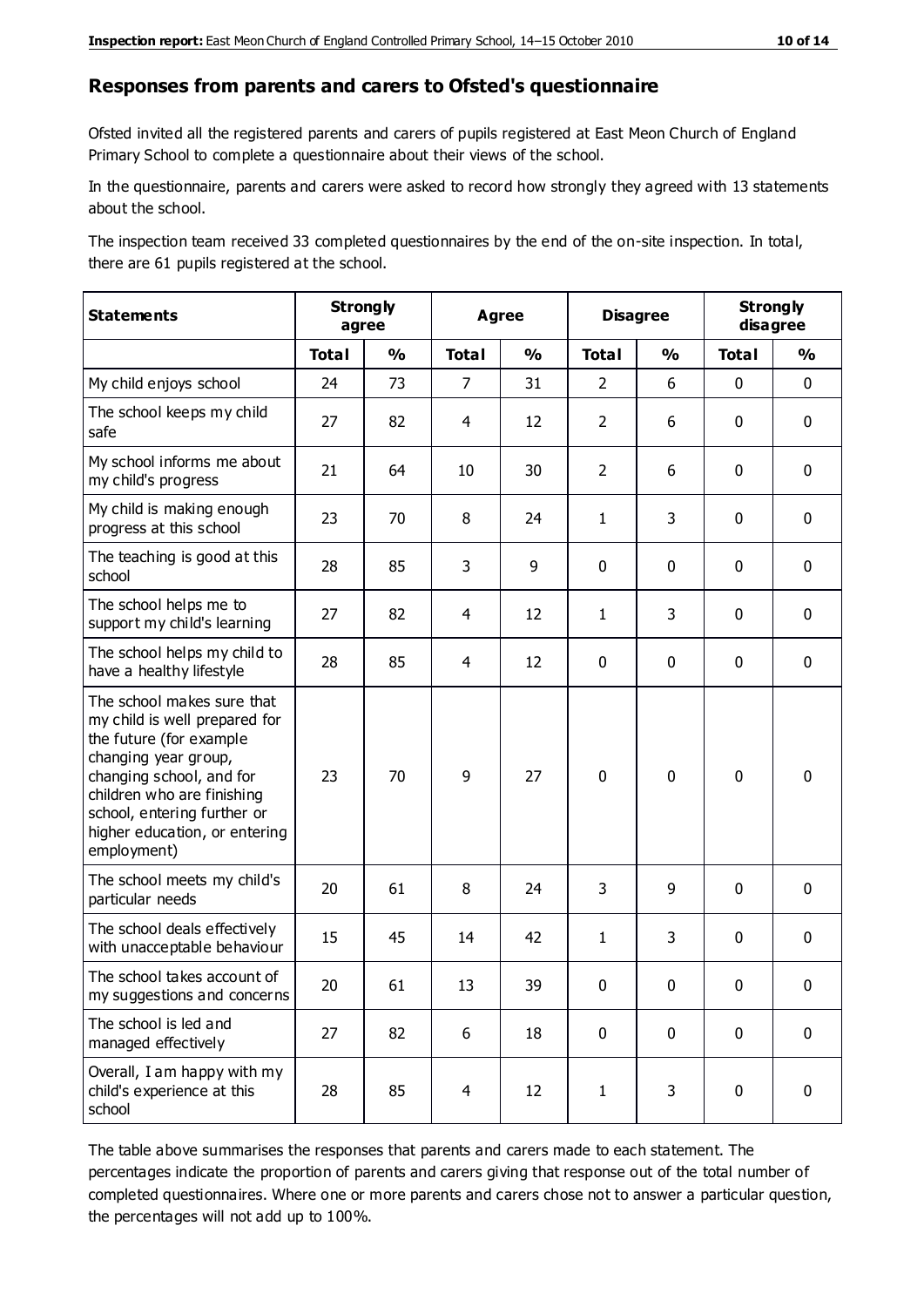## **Glossary**

| Grade   | <b>Judgement</b> | <b>Description</b>                                                                                                                                                                                                            |
|---------|------------------|-------------------------------------------------------------------------------------------------------------------------------------------------------------------------------------------------------------------------------|
| Grade 1 | Outstanding      | These features are highly effective. An outstanding school<br>provides exceptionally well for all its pupils' needs.                                                                                                          |
| Grade 2 | Good             | These are very positive features of a school. A school that<br>is good is serving its pupils well.                                                                                                                            |
| Grade 3 | Satisfactory     | These features are of reasonable quality. A satisfactory<br>school is providing adequately for its pupils.                                                                                                                    |
| Grade 4 | Inadequate       | These features are not of an acceptable standard. An<br>inadequate school needs to make significant improvement<br>in order to meet the needs of its pupils. Ofsted inspectors<br>will make further visits until it improves. |

## **What inspection judgements mean**

## **Overall effectiveness of schools**

|                       | Overall effectiveness judgement (percentage of schools) |      |                     |                   |
|-----------------------|---------------------------------------------------------|------|---------------------|-------------------|
| <b>Type of school</b> | <b>Outstanding</b>                                      | Good | <b>Satisfactory</b> | <b>Inadequate</b> |
| Nursery schools       | 58                                                      | 36   | 4                   | 2                 |
| Primary schools       | 8                                                       | 43   | 40                  | 9                 |
| Secondary schools     | 10                                                      | 35   | 42                  | 13                |
| Sixth forms           | 13                                                      | 39   | 45                  | 3                 |
| Special schools       | 33                                                      | 42   | 20                  | 4                 |
| Pupil referral units  | 18                                                      | 40   | 29                  | 12                |
| All schools           | 11                                                      | 42   | 38                  | 9                 |

New school inspection arrangements were introduced on 1 September 2009. This means that inspectors now make some additional judgements that were not made previously.

The data in the table above are for the period 1 September 2009 to 31 March 2010 and are the most recently published data available (see **[www.ofsted.gov.uk](http://www.ofsted.gov.uk/)**). Please note that the sample of schools inspected during the autumn and spring terms 2009/10 was not representative of all schools nationally, as weaker schools are inspected more frequently than good or outstanding schools.

Percentages are rounded and do not always add exactly to 100. Secondary school figures in clude those that have sixth forms, and sixth form figures include only the data specifically for sixth form inspection judgements.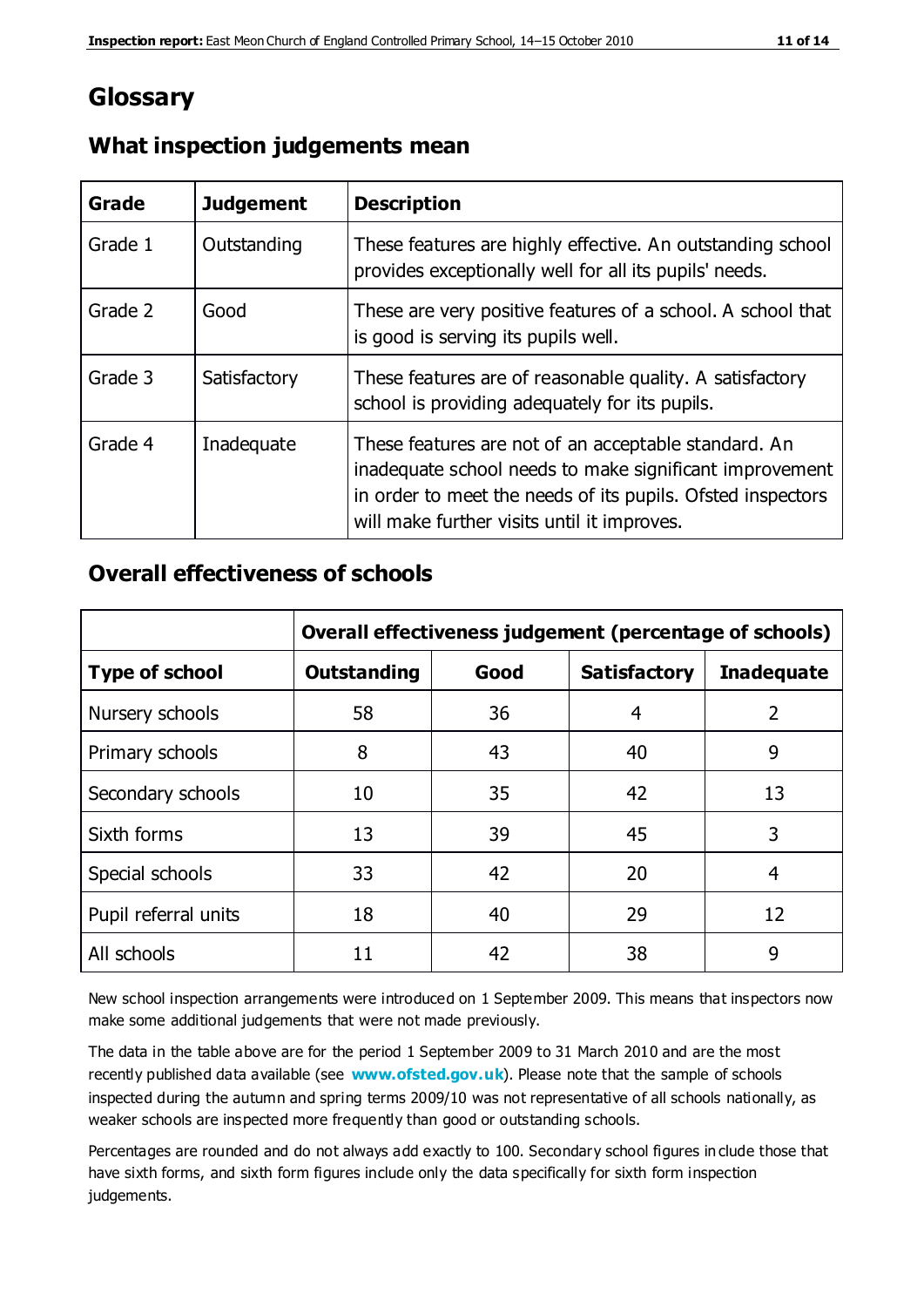## **Common terminology used by inspectors**

| Achievement:               | the progress and success of a pupil in their learning,<br>development or training.                                                                                                                                                          |  |  |
|----------------------------|---------------------------------------------------------------------------------------------------------------------------------------------------------------------------------------------------------------------------------------------|--|--|
| Attainment:                | the standard of the pupils' work shown by test and<br>examination results and in lessons.                                                                                                                                                   |  |  |
| Capacity to improve:       | the proven ability of the school to continue<br>improving. Inspectors base this judgement on what<br>the school has accomplished so far and on the quality<br>of its systems to maintain improvement.                                       |  |  |
| Leadership and management: | the contribution of all the staff with responsibilities,<br>not just the headteacher, to identifying priorities,<br>directing and motivating staff and running the school.                                                                  |  |  |
| Learning:                  | how well pupils acquire knowledge, develop their<br>understanding, learn and practise skills and are<br>developing their competence as learners.                                                                                            |  |  |
| Overall effectiveness:     | inspectors form a judgement on a school's overall<br>effectiveness based on the findings from their<br>inspection of the school. The following judgements,<br>in particular, influence what the overall effectiveness<br>judgement will be. |  |  |
|                            | The school's capacity for sustained<br>improvement.                                                                                                                                                                                         |  |  |
|                            | Outcomes for individuals and groups of pupils.                                                                                                                                                                                              |  |  |
|                            | The quality of teaching.                                                                                                                                                                                                                    |  |  |
|                            | The extent to which the curriculum meets<br>pupils' needs, including, where relevant,<br>through partnerships.                                                                                                                              |  |  |
|                            | The effectiveness of care, guidance and<br>support.                                                                                                                                                                                         |  |  |
| Progress:                  | the rate at which pupils are learning in lessons and<br>over longer periods of time. It is often measured by<br>comparing the pupils' attainment at the end of a key                                                                        |  |  |

stage with their attainment when they started.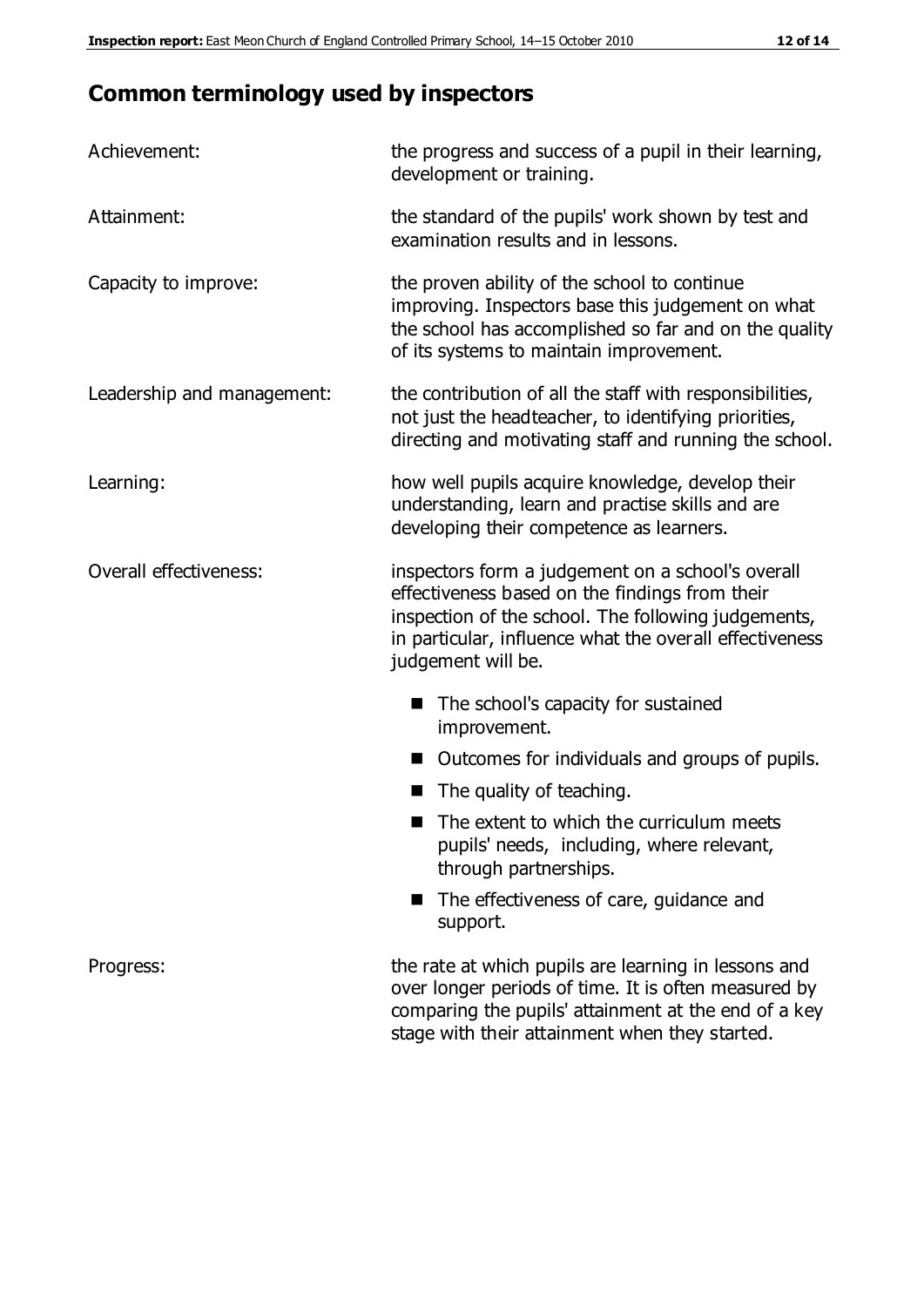#### **This letter is provided for the school, parents and carers to share with their children. It describes Ofsted's main findings from the inspection of their school.**

16 October 2010

#### Dear Pupils

#### **Inspection of East Meon Church of England Primary School, East Meon GU32 1NR**

You may remember our recent visit to your school. You were keen to tell us about your school  $\odot$  thank you. We listened carefully to what you told us. Like you, we believe yours is a good school.

You told us that you feel safe in school and that the adults care for you. We agree and felt that the care and support you receive is excellent. We also liked very much the way the school makes outstanding links with outside organisations for your benefit. You told us how much you enjoyed the 'Pot Plant Challenge' and your visit to a local garden centre to get advice on how to look after the plants.

You also told us that lessons are fun. Teaching is good overall, and we particularly liked the chance you get to show what you know on the individual whiteboards. You make good progress in your subjects. Some, but not all, of you know your levels of work and how to improve your work. We have asked your school to ensure that all of you know these things. We have also asked that you get more chance to think about your work and to look at the work of others. You can help your teachers here by saying when you find your work too difficult or too easy.

We judge that you make a good contribution to your school and local communities. I'm sure your singing, school productions and Maypole dancing are enjoyed by the people in the village. Well done! Thank you to the school council for the time they gave up to talk to me and good luck with the 'Get Adults Growing' project. The gardening club does well and adds to the beautiful grounds of the school. We also liked the contact you have with the school in Ghana. We have asked your school to establish a link with a school in Britain, perhaps one in a large town or city.

Thank you once again and I wish you all the very best for your future.

Yours sincerely

Michael Pye Lead inspector